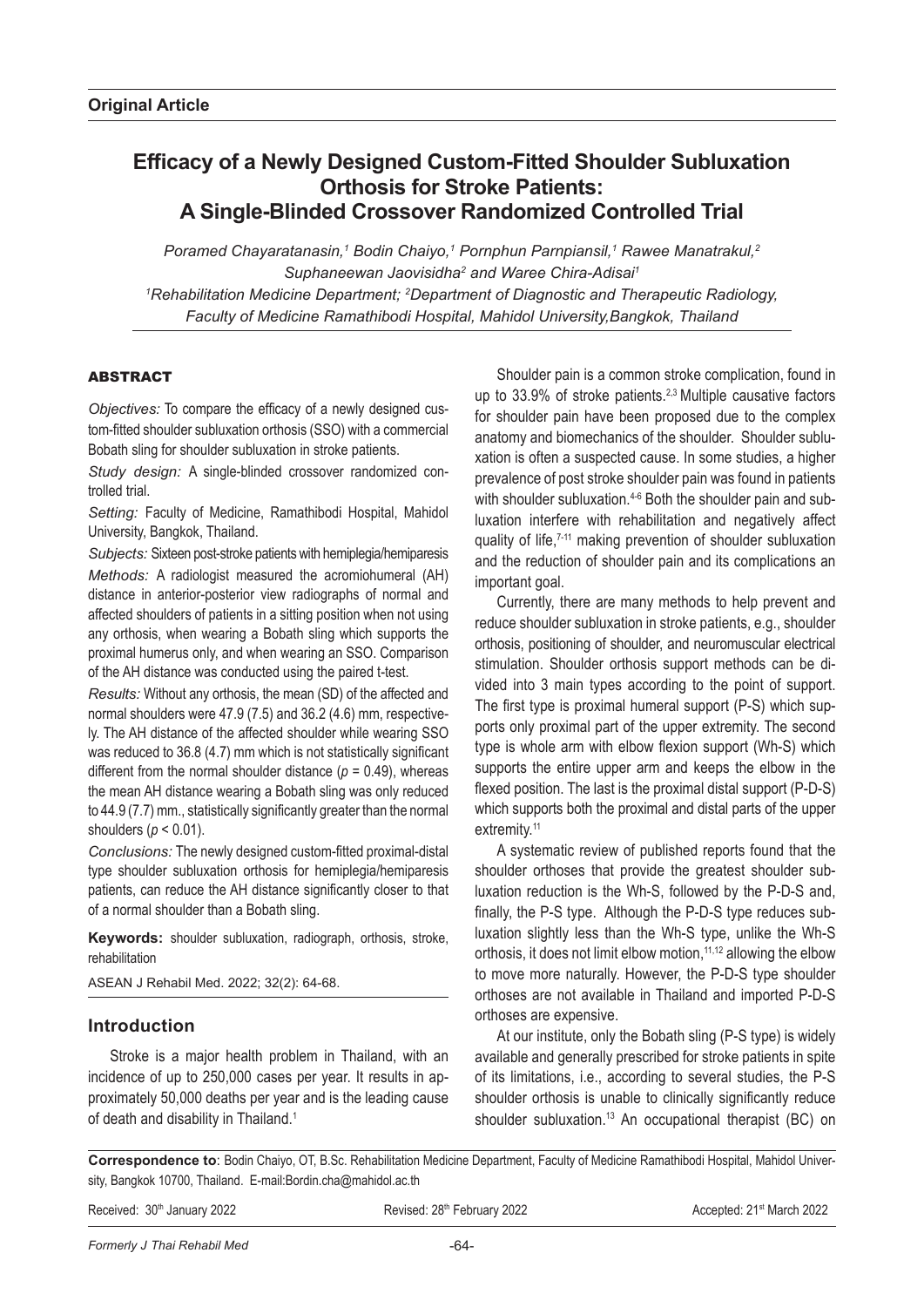our rehabilitation team recently designed a custom-fitted shoulder subluxation orthosis (SSO). The SSO, classified as a P-D-S type, can be made from locally available materials, making it both easily accessible and inexpensive. The objective of this study was to evaluate the efficacy of the SSO and to compare it with the Bobath sling in reducing shoulder subluxation in hemiplegic/hemiparetic stroke patients.

# **Methods**

## **Study design**

This single-blinded crossover randomized controlled trial was approved by the Institutional Review Board, Faculty of Medicine, Ramathibodi Hospital (approval number ID 12-60-02).

## **Participants**

Post-stroke patients at our hospital with the following characteristics were recruited during March to December 2018: shoulder subluxation more than 5 mm as measured by physical examination; able to sit without support for at least 30 minutes and willing to participate in the study, including giving written informed consent. Patients were excluded if they had bilateral hemiplegia, were unable to communicate, had neurological, muscular or bone conditions other than stroke that affected movement of the shoulder, or declined participate in the study. The sample size was calculated with the power of 0.8, 5% type I error and 20% type II error, resulting in total of 16 subjects.

#### **Materials**

The newly designed custom-fitted SSO was made using ethylene vinyl acetate (EVA) foam sheet, canvas fabric, cloth straps, elastic bands, 3 oval loop rings, Velcro straps, a tape measure, scissors and a sewing machine. The device is divided into proximal and distal parts (Fig. 1). The proximal part rests on the weak or hemiplegic shoulder and the strap from the posterior crosses under the opposite axilla to the front. The distal part wraps around the forearm and is connected to the proximal part by anterior and posterior straps. The posterior strap also passes behind elbow. All straps are adjustable. The cost is about 400-500 baht and requires about 45-60 minutes to make. A petty patent has been applied for with the Department of Intelletual Property, Ministry of Commerce, Thailand (application number 2103000837 Date March 19th, 2021).

The commercial Bobath slings used in the study are available in 3 sizes, small, medium and large, with the appropriate size is determined based on the circumference of the mid arm.

#### **Intervention**

The objectives of the study and the research methods were explained to all participants. Patients were randomly assigned to first apply either the SSO or the Bobath sling to the affected shoulder, then later to apply the other type. Randomization was done using a sealed envelope method. Application of both orthoses was done by the same occupational therapist assistant who had been previously trained by a qualified occupational therapist. The rest time between each orthosis application was 5-10 minutes during which participants sat with their arm hanging at the side of their body.

Four anteroposterior radiographs of both shoulders in sitting position (Fig. 3) were taken, the first and the second without any shoulder orthosis, the third and the fourth with either the SSO or the Bobath sling according to the randomization. The acromiohumeral (AH) distances were measured by a radiologist who was blinded to the type of orthosis used.

Demographic data, including age, gender and medical history, were collected. Participants assessed their level of pain using a visual analog scale (VAS), and the researcher (PP), a physiatrist, assessed shoulder range of motion (ROM), muscle tone using modified Ashworth Scale (MAS) and the muscle strength of the deltoid muscle.



Figure 1. The newly designed shoulder subluxation orthosis in anterior (A), lateral (B) and posterior view (C), and sitting position for radiographs (D)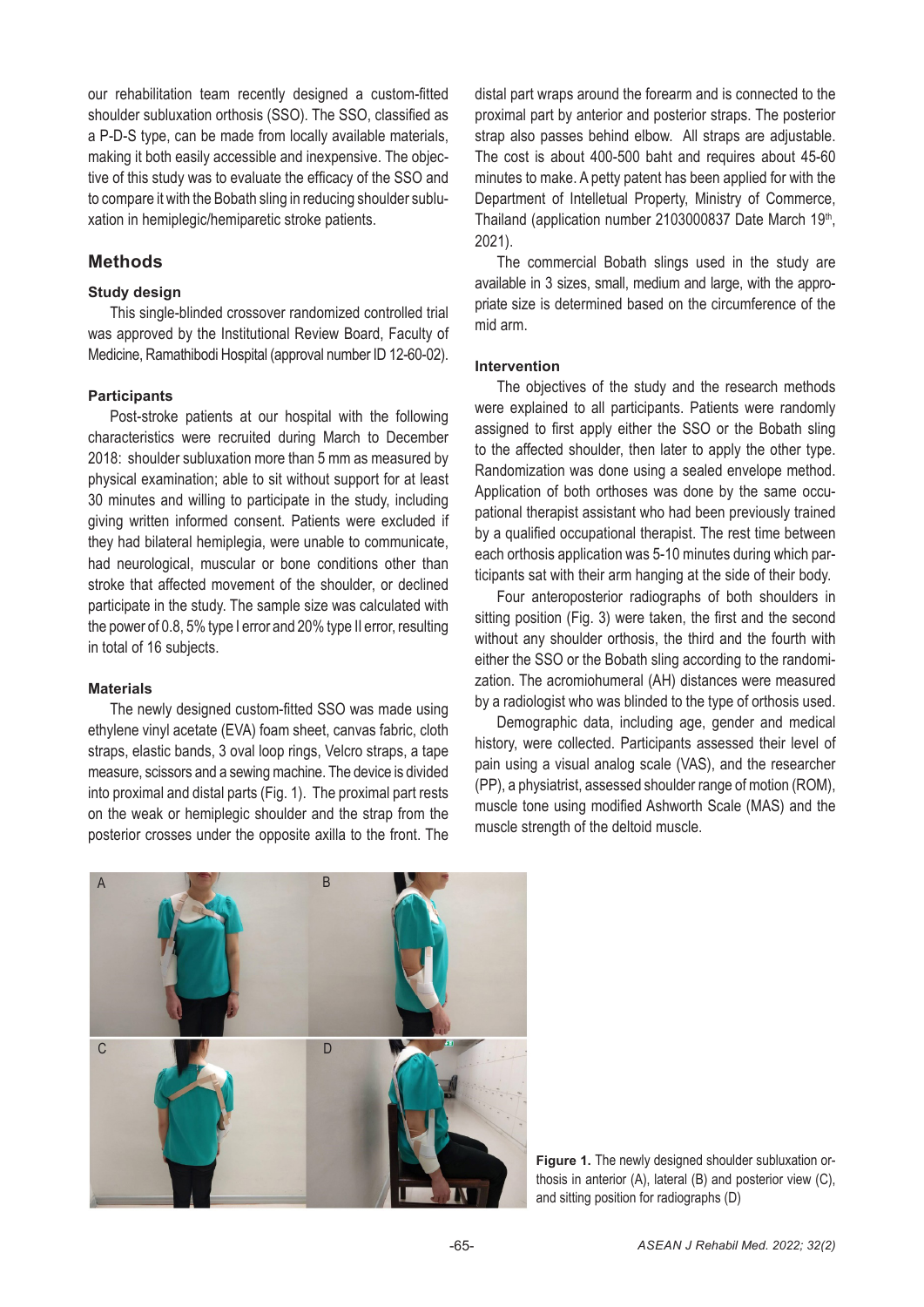

**Figure 2.** The Bobath sling in anterior (A), lateral (B) and posterior view (C), and sitting position for radiographs (D)

**Figure 3.** The acromiohumeral (AH) distance measurement in anteroposterior view of a shoulder radiograph: (A) normal shoulder, (B) affected shoulder without orthosis, (C) affected shoulder wearing a shoulder subluxation orthosis (SSO), (D) affected shoulder wearing a Bobath sling. In the figures, an asterisk \* marks the center of the humeral head, a double arrow line represents the AH distance, and a horizontal dotted line shows the most inferolateral level of the acromioclavicular joint.

#### **Outcome measurements**

The primary outcome of this study was the AH distance, the vertical distance from the most inferolateral surface of acromioclavicular joint to the center of humeral head (Fig. 3).16

## **Statistical analysis**

SPSS version 21 was used for data analysis. The demographic data were defined using descriptive statistics, i.e., frequency, mean and standard deviation (SD). The AH distance between the normal and affected shoulders, the AH distance of the affected shoulder without a shoulder orthosis and wearing each type of shoulder orthosis, and the difference in AH distance between the two orthoses was analyzed using the paired t-test. The statistical significance level was set at a *p* < 0.05.

# **Results**

Table 1 shows the demographic characteristics and clinical findings of the 16 stroke participants.

The normal and the affected shoulders had a mean AH distance (SD) of 36.2 (4.6) and 47.9 (7.5) mm, respectively. Table 2 shows the AH distance while wearing the different orthoses. The AH distance of the affected shoulder was reduced significantly when wearing both orthoses; however, the AH distance with the SSO approached that of the normal shoulder ( $p = 0.49$ ), but not with the Bobath sling ( $p < 0.01$ ). The mean distance reduction was significantly greater with the SSO than with the Bobath sling (11.1 vs 3.0 mm, *p* < 0.01).

# **Discussion**

In this study, the efficacy of the SSO, our newly designed custom-fitted P-D-S shoulder orthosis, was evaluated and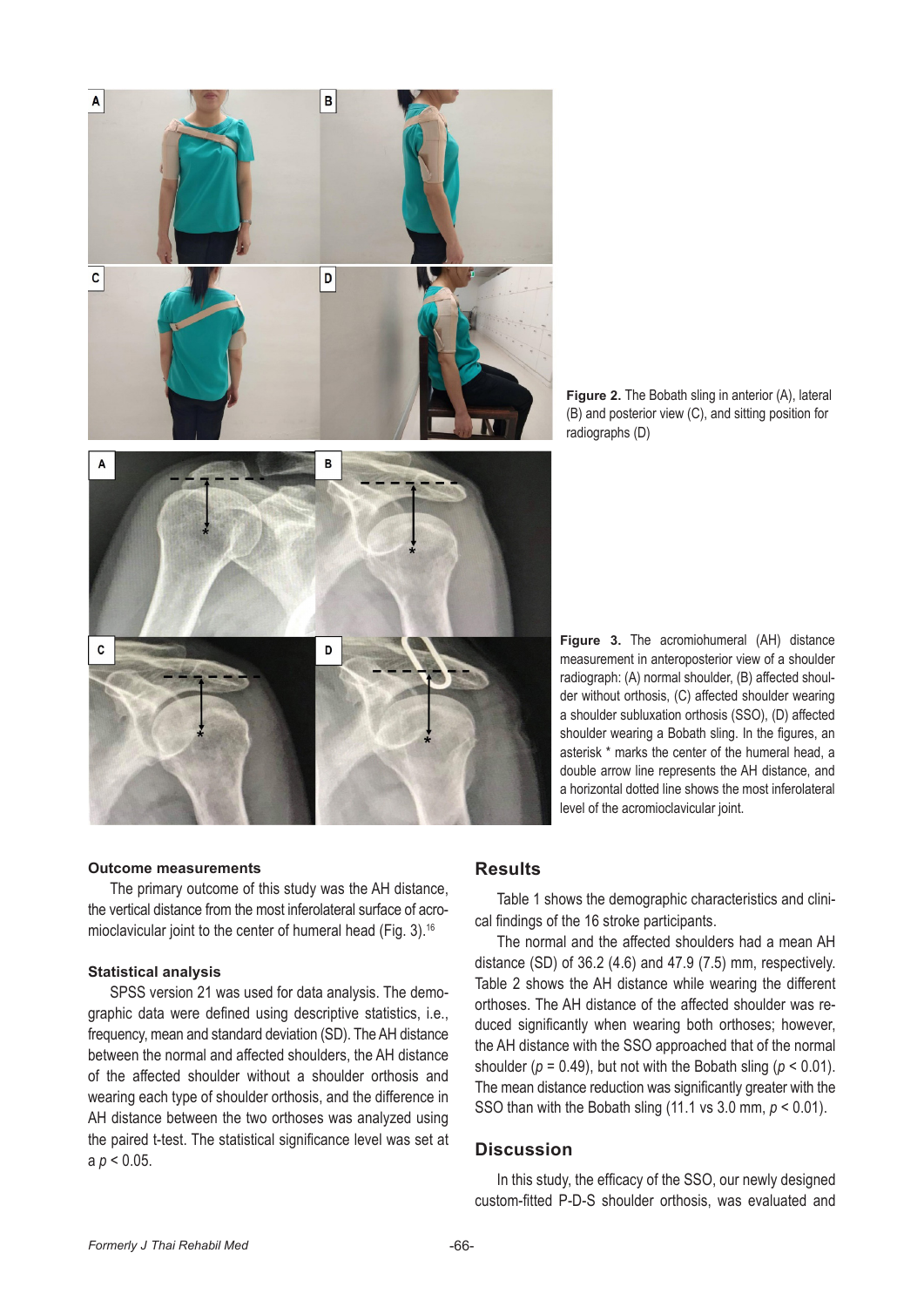| Table 1. Demographic data $(n = 16)$                                                           |                          |  |  |  |  |
|------------------------------------------------------------------------------------------------|--------------------------|--|--|--|--|
| Characteristics                                                                                |                          |  |  |  |  |
| Age (years) <sup>1</sup>                                                                       | 61.5 (12.1) [37.0-77.0]  |  |  |  |  |
| Sex (male: female) <sup>2</sup>                                                                | 10:6                     |  |  |  |  |
| Affected side (right : left) <sup>2</sup>                                                      | 4:12                     |  |  |  |  |
| Shoulder pain VAS score <sup>3</sup>                                                           | 2.7(2.2)                 |  |  |  |  |
| Etiology of stroke (ischemic : hemorrhagic) <sup>2</sup><br>Affected shoulder ROM <sup>3</sup> | 12:4                     |  |  |  |  |
| Flexion : abduction                                                                            | 137.5(31.7): 140.6(31.3) |  |  |  |  |
| Internal rotation : external rotation<br>Affected shoulder spasticity <sup>2</sup>             | 65.0 (24.2): 71.9 (28.2) |  |  |  |  |
| $MAS 0-1$                                                                                      | 8                        |  |  |  |  |
| $MAS 1+$                                                                                       | 8                        |  |  |  |  |
| Manual muscle test of deltoid muscle <sup>2</sup>                                              |                          |  |  |  |  |
| Grade 0-1                                                                                      | 5                        |  |  |  |  |
| Grade 2                                                                                        | 11                       |  |  |  |  |
| Time since diagnosis (months) $3$                                                              | 5.8(3.8)                 |  |  |  |  |

<sup>1</sup>Mean (SD) [range], <sup>2</sup>number, <sup>3</sup>mean (SD)

MAS, modified Ashworth scale; ROM, range of motion; SD, standard deviation; VAS, visual analog scale

**Table 2.** Acromiohumeral (AH) distance in millimeters (mm) of the normal and affected shoulders and AH distance reduction while wearing the shoulder subluxation orthosis (SSO) and the Bobath sling

| AH distance (mm) |                   |                                                              | AH distance reduction (mm)                                            |                                |                   |
|------------------|-------------------|--------------------------------------------------------------|-----------------------------------------------------------------------|--------------------------------|-------------------|
| Normal shoulder  | Affected shoulder |                                                              | Affected shoulder                                                     |                                |                   |
|                  | Without orthosis  | With SSO                                                     | With Bobath sling                                                     | With SSO                       | With Bobath sling |
| 36.2(4.6)        | 47.9 (7.5)        | $36.8(4.7)^{a,b}$<br>$p < 0.01$ <sup>a</sup><br>$p = 0.49^b$ | $44.9(7.7)^{a,b}$<br>$p < 0.01$ <sup>a</sup><br>p < 0.01 <sup>b</sup> | $11.1 (5.2)^c$<br>$p < 0.01$ ° | 3.0(2.4)          |

Mean (SD)

Paired t-test statistical significance level < 0.05, <sup>a</sup>comparison between with and without orthosis, between the affected and normal shoulders, and <sup>c</sup>between using the SSO and the Bobath sling

compared to the Bobath sling which is a P-S type. We found that both types of shoulder orthoses could reduce shoulder subluxation in stroke patients. However, support from the SSO could reduce the AH distance much more than the Bobath sling, approaching the distance of the normal shoulder. The results of this study are in congruence with a previous systemic review study which reported that application of P-D-S and Wh-S shoulder orthoses for the hemiplegic shoulders can help in reducing shoulder subluxation better than P-S type orthoses.<sup>11,12</sup>

In our study, the Bobath sling was shown to reduce shoulder subluxation statistically significantly, but not clinically significantly, which is in line with a previous study.<sup>13</sup> The upward force to support the upper extremity relies only on the proximal support wrapped around the arm. The arm is cylindrical in shape and is composed predominantly of soft tissue. As a consequence, the upward force is not transferred to the bone effectively. This is probably the cause of the lower efficacy of the Bobath sling compared to the P-D-S type.

To the best of our knowledge, two designs of P-D-S are available, GivMohr® sling and OmoNeurexa, both of which have been studied for their efficacy. The GivMohr® sling can decrease shoulder subluxation better than the Rolyan humeral cuff, a P-S type, which cannot significantly reduce shoulder subluxation. The GivMohr® sling is also able to reduce the AH distance closer to that of the normal shoulder side.<sup>17,18</sup> The other P-D-S type shoulder support, OmoNeurexa, can also reduce shoulder subluxation by approximately 8 mm, statistically significantly more than the Bobath sling.<sup>11,15,17</sup>

The other type of shoulder orthosis, the Wh-S type, includes the Harris Hemi Sling and the ordinary triangular bandage. A systematic review showed that the Wh-S type can provide the greatest reduction in shoulder subluxation among the three types, but it restricts the elbow to the bent position which probably increases spasticity and may even cause elbow flexion contracture.<sup>11,12,17</sup> In contrast, the P-D-S and P-S types allow the elbow to move freely, thus permitting the upper extremity to swing naturally during ambulation. As a result, application of Wh-S is limited. Overall, the P-D-S shoulder orthosis seems to be the best for subluxation in hemiplegic shoulders. However, the GivMohr® sling and OmoNeurexa are not generally available in Thailand and the cost of importing these items is high. Our rehabilitation team designed a new P-D-S orthosis, the SSO, which provides good efficacy and can be custom made for each patient in less than an hour from available materials and at an affordable cost.